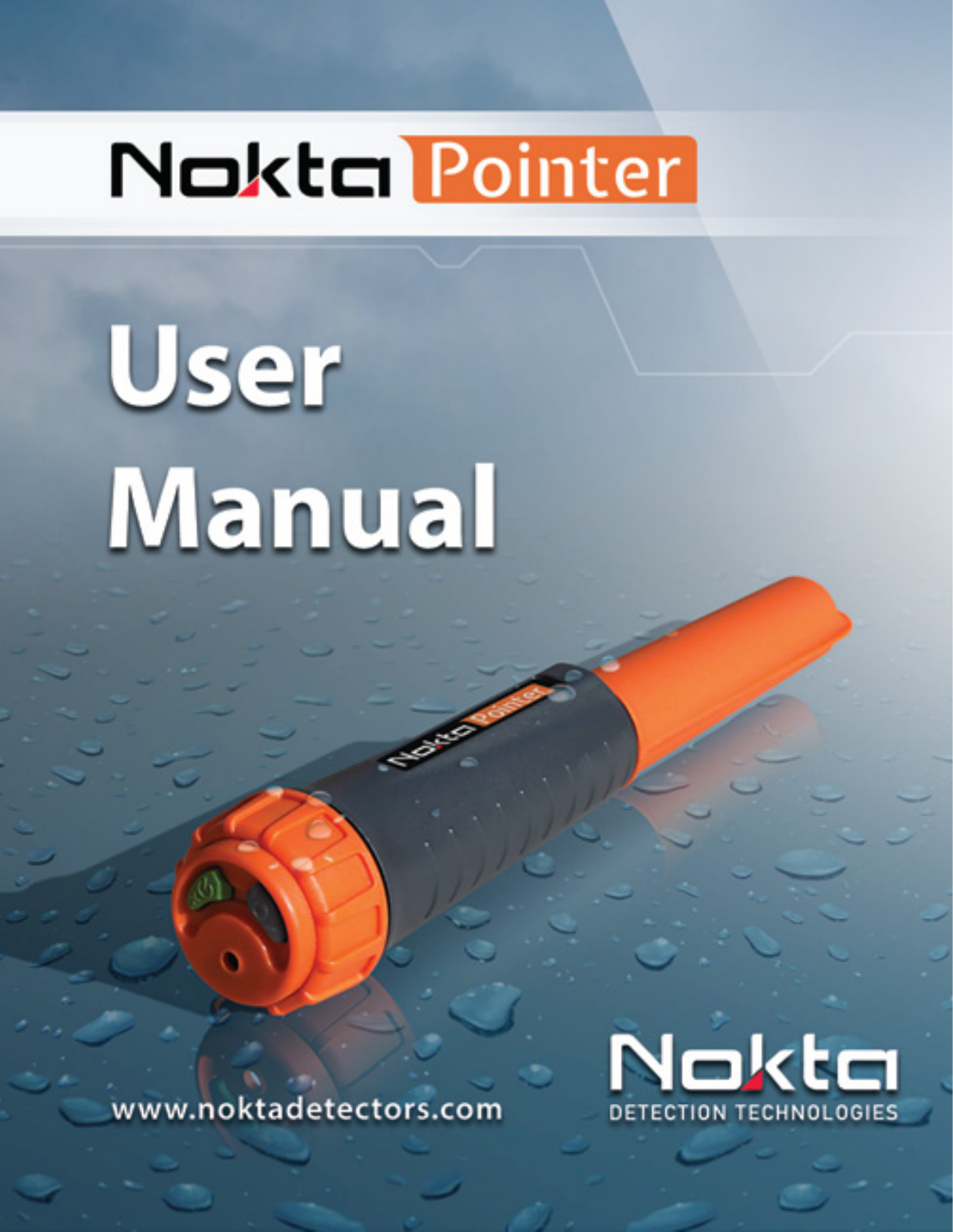#### **Device Introduction**

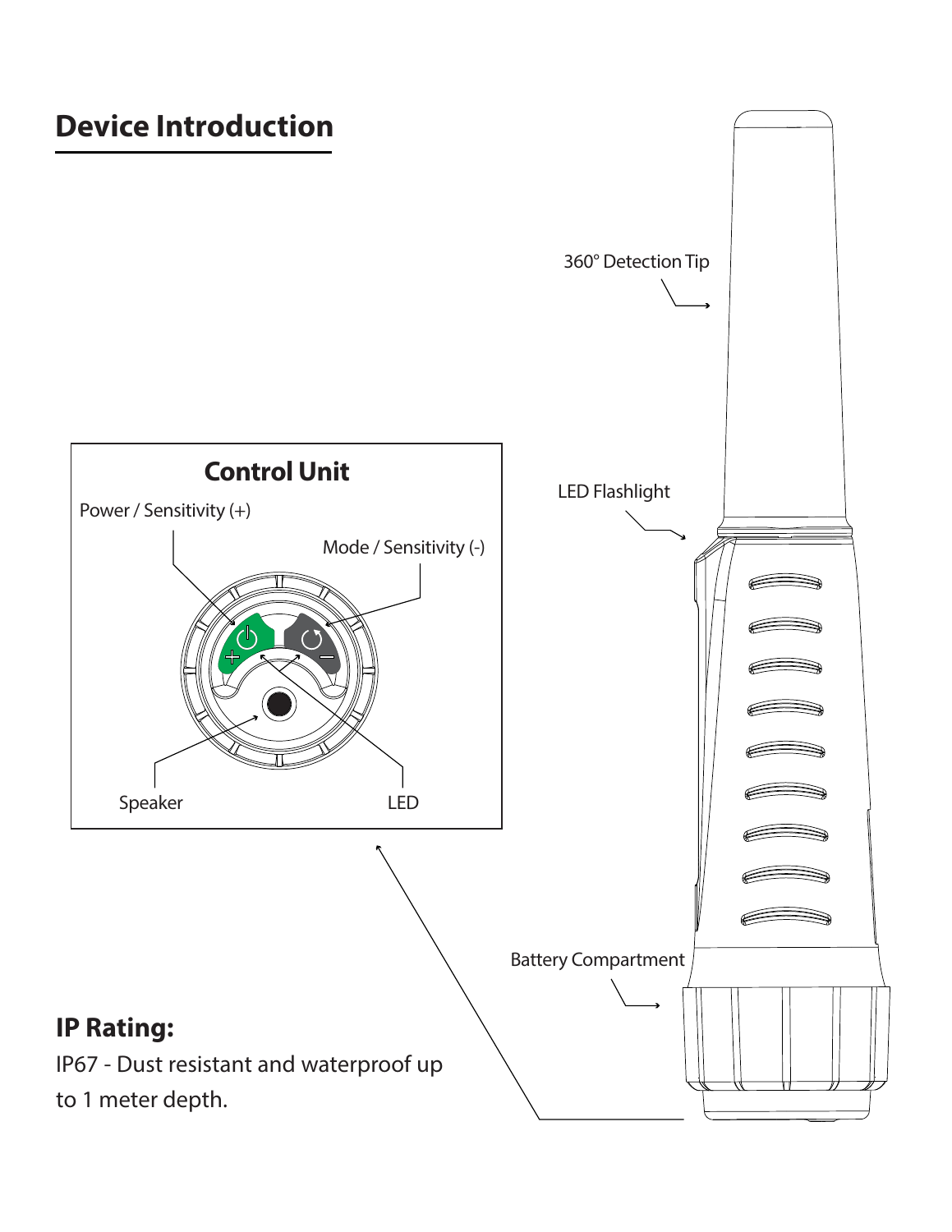## **Battery Installation**

Install the battery as shown in the picture paying attention to the  $(-)$  and  $(+)$  polarity symbols. The device will not work if the battery is not installed correctly.

After the battery is installed, attach the control unit in the correct direction and twist to secure. To assure a water tight seal, be sure that this cover is closed completely.





## **Turning on the Device**

Press the green button once. The LED will light up and a long warning tone will be heard. Nokta Pointer is ready for use. Be sure there are no metal objects

around at start up.



### **Turning off the Device**

Press and hold the green button. Six (6) short warning tones will be heard and the device will turn off.



#### **Mode Change**

Press the gray button for 3 seconds. A short warning tone will be heard. The device will switch from the audio mode to the vibration mode. When pressed and held

again, it will switch to the audio and vibration mode.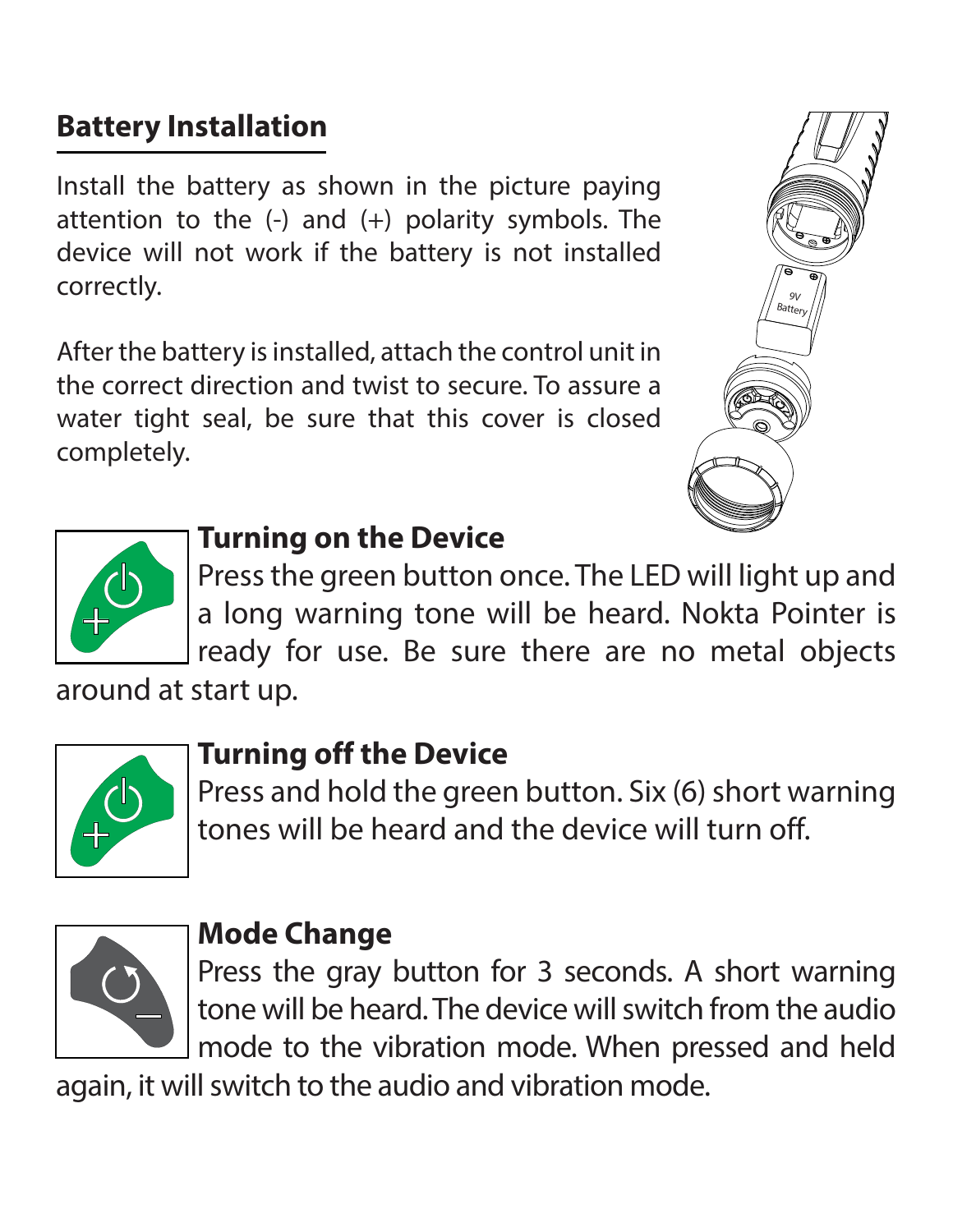If pressed again, it will revert back to the audio mode. A short warning tone will be heard with each mode change. Nokta Pointer will start at the same setting the next time you start up the device.



#### **Sensitivity Increase**

Sensitivity has ten (10) levels. The factory preset is level 5. Click the green button to increase sensitivity. The device will indicate the sensitivity change with a

short beep each time you click the green button. When maximum sensitivity is reached, the device will produce a long beep.



#### **Sensitivity Decrease**

Click the gray button to decrease sensitivity. The device will produce a short beep each time. When minimum sensitivity is reached, the device will

produce a long beep. Nokta Pointer will start at the last adjusted sensitivity level next time it is turned on.

#### **Lost Alarm & Auto-Shut Off**

After 5 minutes of inactivity, the pinpointer will emit an audible alarm and LED will start flashing. After 5 minutes of alarm, the device will shut off automatically to save battery life.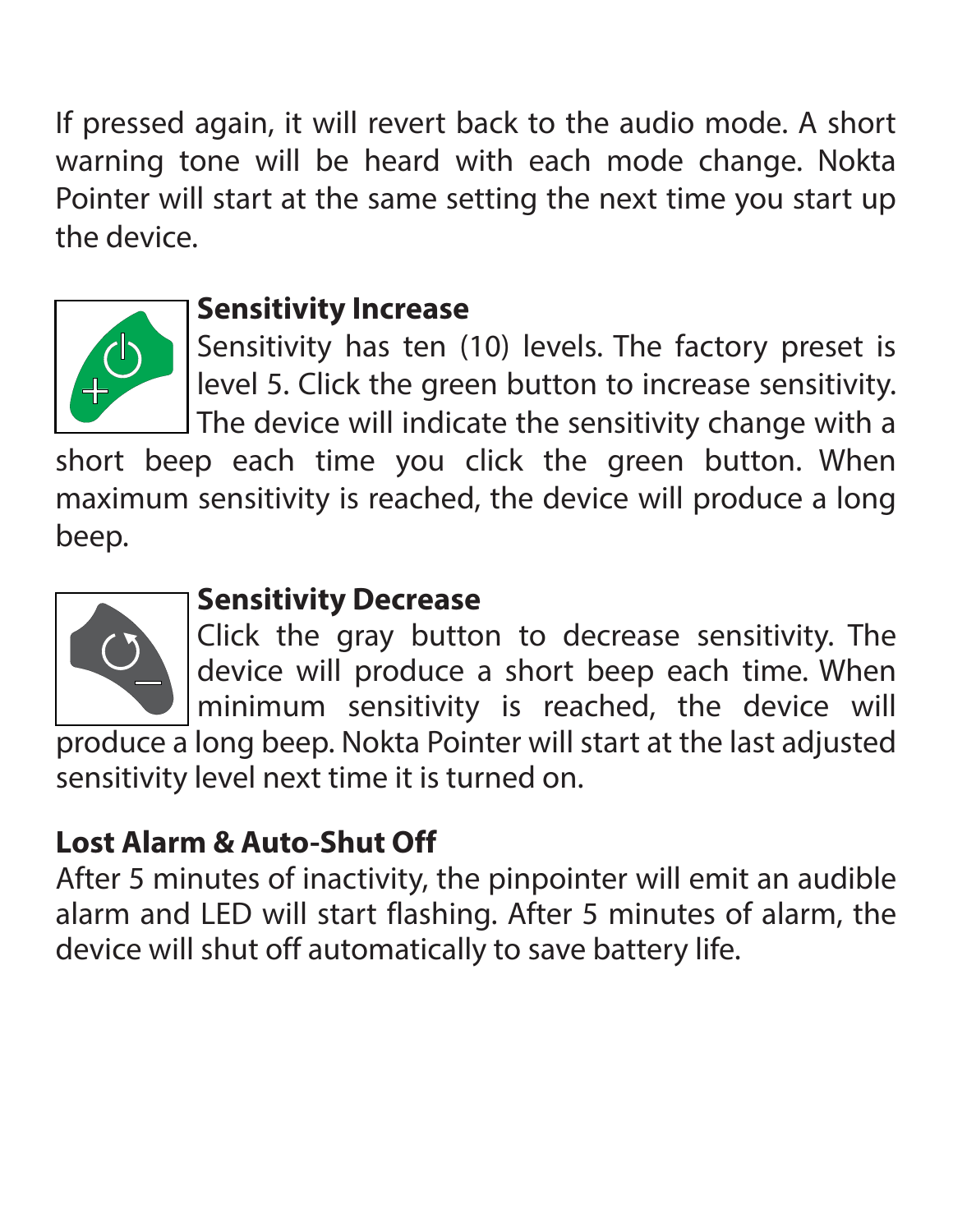

## **Detection Tip**

Nokta Pointer's detection area is between the tip and the hand grip. The coil

provides 360° detection. This helps you to locate targets quickly and easily in the hole. If you hold the device horizontally, you can scan a larger area. This allows you to cover a broader area to quickly reach your target.



## **LED Flashlight**

Press the green and gray buttons simultaneously to turn it on, press again to turn off. Nokta Pointer will start at the same setting at start up.

## **Low Battery Indicator**

When the battery is low, Nokta Pointer will give 5 short-long beeps at start up. The device may continue to work for a short period of time.

# **Coil Interference Blocking**

When it is switched off, it disconnects the coil's magnetic transmission and eliminates interference with another metal detector. This also prevents the device from being detected as a target.

# **Replaceable Hard-Shell Cases**

Nokta Pointer comes with two hard-shell cases. One of the cases is also designed to allow for digging.